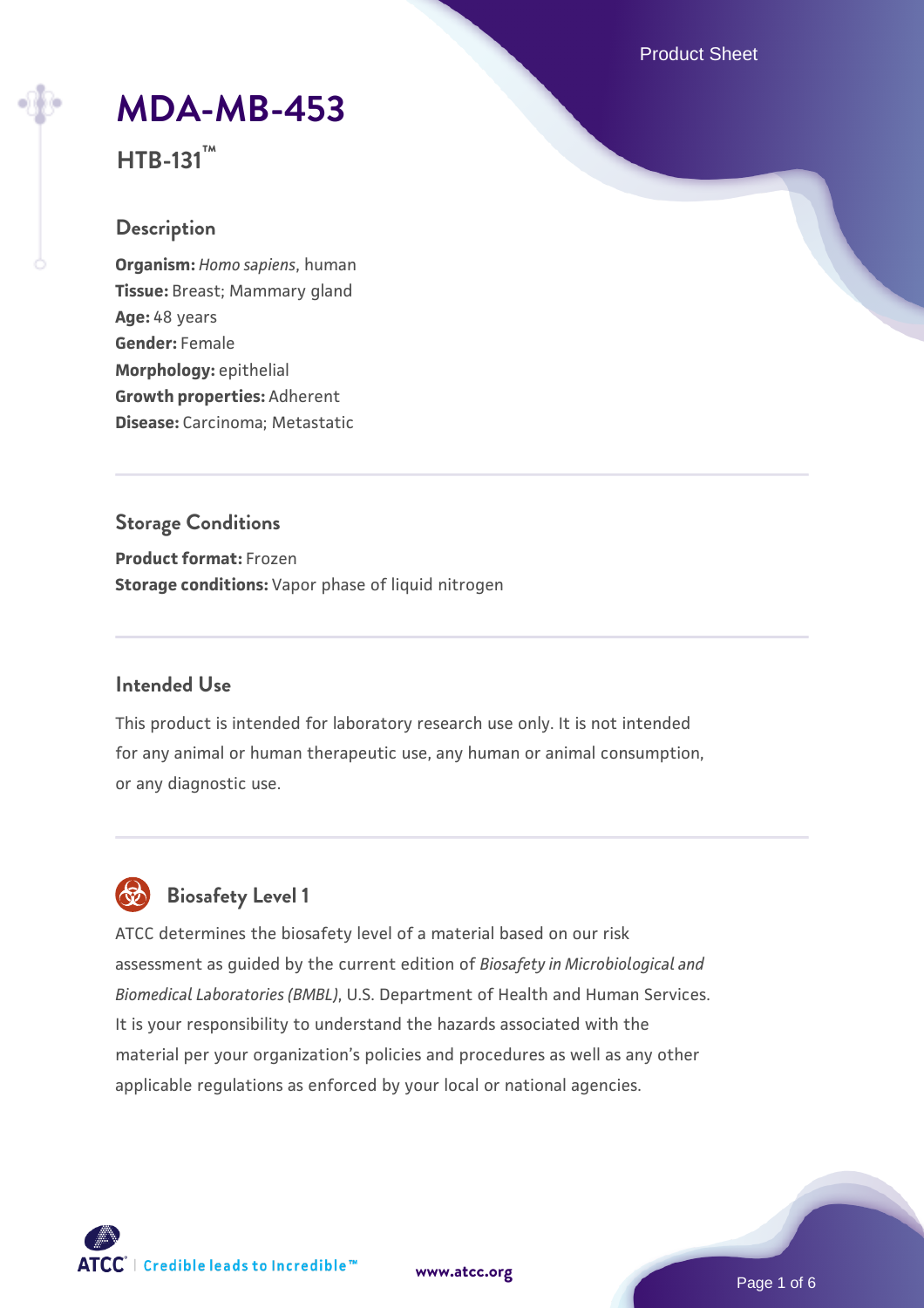ATCC highly recommends that appropriate personal protective equipment is always used when handling vials. For cultures that require storage in liquid nitrogen, it is important to note that some vials may leak when submersed in liquid nitrogen and will slowly fill with liquid nitrogen. Upon thawing, the conversion of the liquid nitrogen back to its gas phase may result in the vial exploding or blowing off its cap with dangerous force creating flying debris. Unless necessary, ATCC recommends that these cultures be stored in the vapor phase of liquid nitrogen rather than submersed in liquid nitrogen.

## **Certificate of Analysis**

For batch-specific test results, refer to the applicable certificate of analysis that can be found at www.atcc.org.

## **Growth Conditions**

**Temperature:** 37°C **Atmosphere:** 100% Air

## **Handling Procedures**

#### **Unpacking and storage instructions:**

- 1. Check all containers for leakage or breakage.
- 2. Remove the frozen cells from the dry ice packaging and immediately place the cells at a temperature below -130°C, preferably in liquid nitrogen vapor, until ready for use.

**Complete medium:** The base medium for this cell line is ATCC-formulated Leibovitz's L-15 Medium, Catalog No. 30-2008. To make the complete growth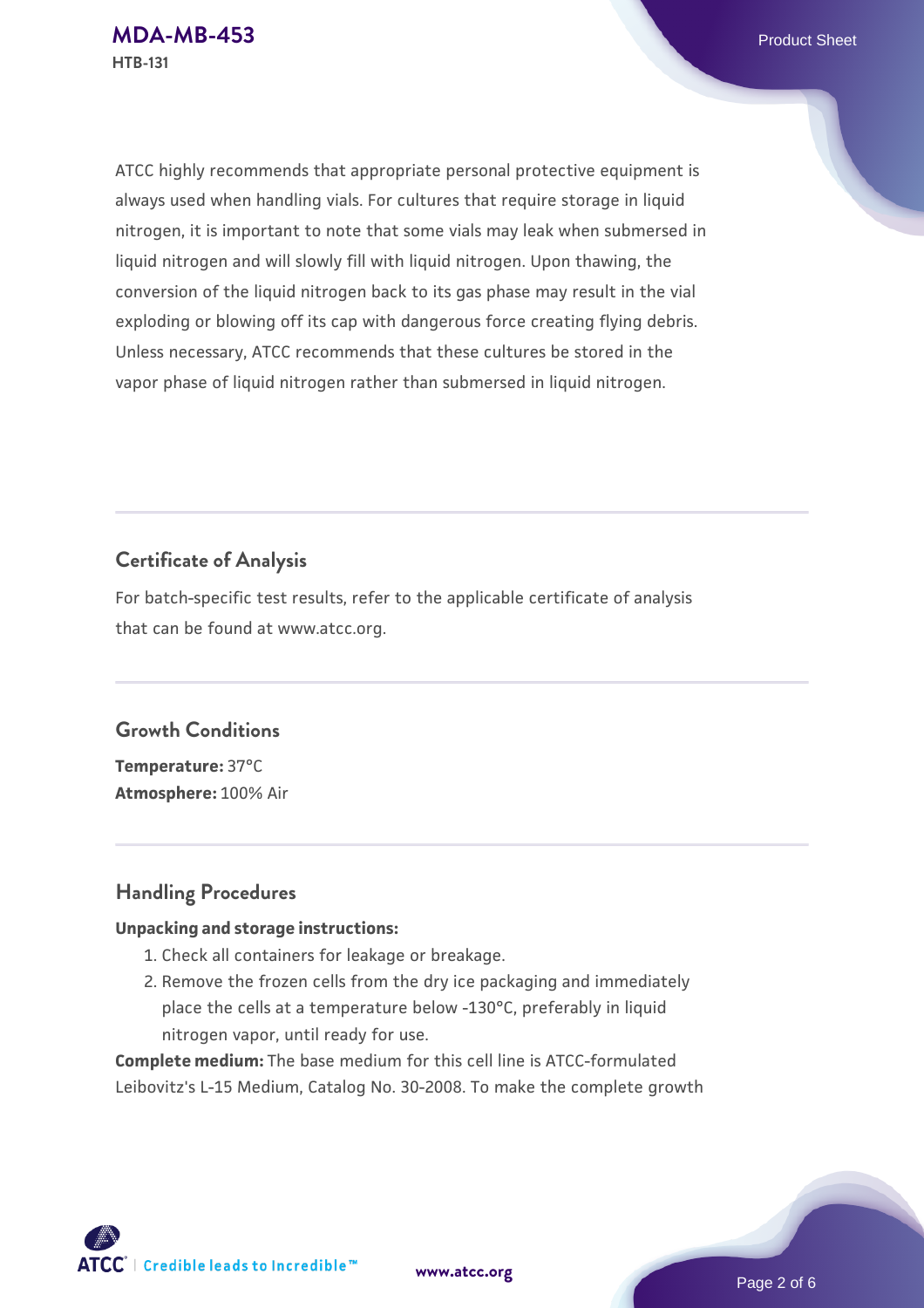**[MDA-MB-453](https://www.atcc.org/products/htb-131)** Product Sheet **HTB-131**

medium, add the following components to the base medium: fetal bovine serum to a final concentration of 10%.

(Note: The L-15 medium formulation was devised for use in a free gas exchange with atmospheric air. A CO2 and air mixture is detrimental to cells when using this medium for cultivation)

#### **Handling Procedure:**

To insure the highest level of viability, thaw the vial and initiate the culture as soon as possible upon receipt. If upon arrival, continued storage of the frozen culture is necessary, it should be stored in liquid nitrogen vapor phase and not at -70°C. Storage at -70°C will result in loss of viability.

- 1. Thaw the vial by gentle agitation in a 37°C water bath. To reduce the possibility of contamination, keep the O-ring and cap out of the water. Thawing should be rapid (approximately 2 minutes).
- 2. Remove the vial from the water bath as soon as the contents are thawed, and decontaminate by dipping in or spraying with 70% ethanol. All of the operations from this point on should be carried out under strict aseptic conditions.
- 3. Transfer the vial contents to a centrifuge tube containing 9.0 mL complete culture medium. and spin at approximately 125 x g for 5 to 7 minutes.
- 4. Resuspend cell pellet with the recommended complete medium (see the specific batch information for the culture recommended dilution ratio) and dispense into a 25  $\text{cm}^2$  or a 75  $\text{cm}^2$  culture flask.

5. Incubate the culture at  $37^{\circ}$ C in a suitable incubator without  $CO<sub>2</sub>$ . **Subculturing procedure:** Volumes are given for a 75 cm<sup>2</sup> flask. Increase or decrease the amount of dissociation medium needed proportionally for culture vessels of other sizes. Corning® T-75 flasks (catalog #430641) are recommended for subculturing this product.

- 1. Remove and discard culture medium.
- 2. Briefly rinse the cell layer with 0.25% (w/v) Trypsin- 0.53 mM EDTA solution to remove all traces of serum that contains trypsin inhibitor.
- 3. Add 2.0 to 3.0 mL of Trypsin-EDTA solution to flask and observe cells under an inverted microscope until cell layer is dispersed (usually within 5 to 15 minutes).

Note: To avoid clumping do not agitate the cells by hitting or shaking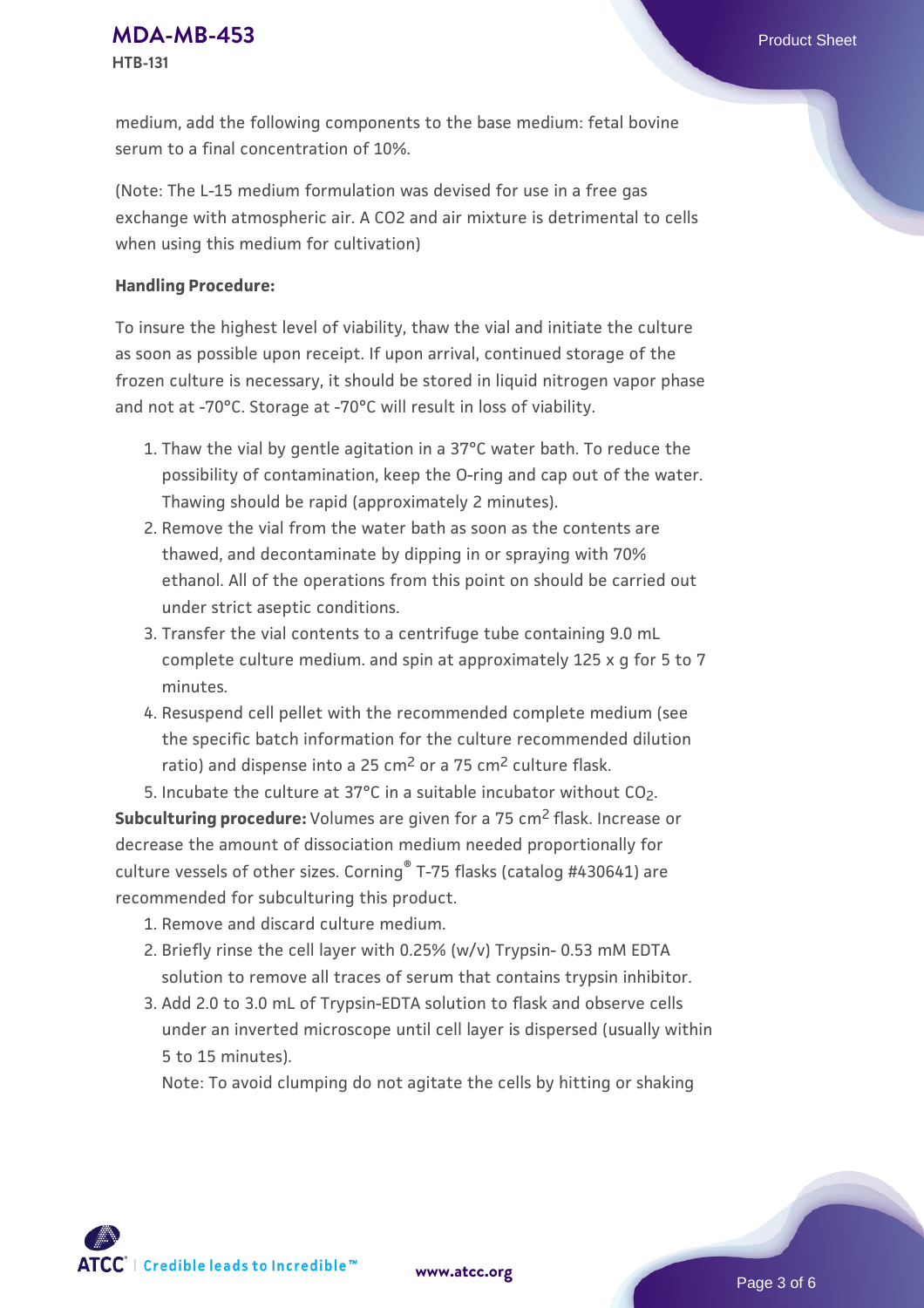the flask while waiting for the cells to detach. Cells that are difficult to detach may be placed at 37°C to facilitate dispersal.

- Add 6.0 to 8.0 mL of complete growth medium and aspirate cells by 4. gently pipetting.
- 5. Add appropriate aliquots of the cell suspension to new culture vessels.
- 6. Incubate cultures at 37°C without CO<sub>2</sub>.

**Subcultivation Ratio:** A subcultivation ratio of 1:2 to 1:6 is recommended **Medium Renewal:** 2 to 3 times per week

**Reagents for cryopreservation:** Complete growth medium supplemented with 5% (v/v) DMSO (ATCC 4-X)

## **Material Citation**

If use of this material results in a scientific publication, please cite the material in the following manner: MDA-MB-453 (ATCC HTB-131)

## **References**

References and other information relating to this material are available at www.atcc.org.

## **Warranty**

The product is provided 'AS IS' and the viability of ATCC<sup>®</sup> products is warranted for 30 days from the date of shipment, provided that the customer has stored and handled the product according to the information included on the product information sheet, website, and Certificate of Analysis. For living cultures, ATCC lists the media formulation and reagents that have been found to be effective for the product. While other unspecified media and reagents may also produce satisfactory results, a change in the ATCC and/or depositor-recommended protocols may affect the recovery, growth, and/or function of the product. If an alternative medium



**[www.atcc.org](http://www.atcc.org)**

Page 4 of 6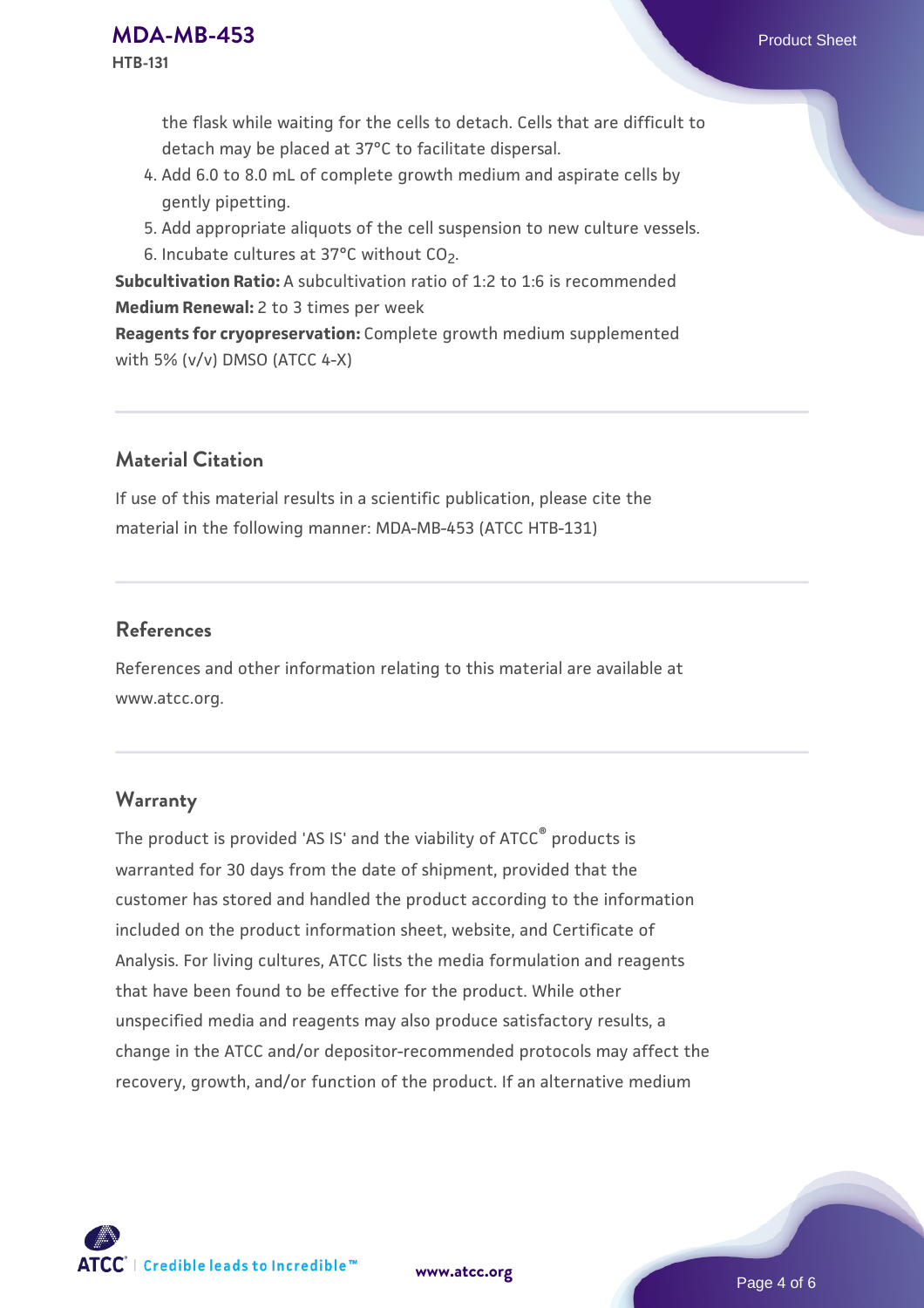formulation or reagent is used, the ATCC warranty for viability is no longer valid. Except as expressly set forth herein, no other warranties of any kind are provided, express or implied, including, but not limited to, any implied warranties of merchantability, fitness for a particular purpose, manufacture according to cGMP standards, typicality, safety, accuracy, and/or noninfringement.

## **Disclaimers**

This product is intended for laboratory research use only. It is not intended for any animal or human therapeutic use, any human or animal consumption, or any diagnostic use. Any proposed commercial use is prohibited without a license from ATCC.

While ATCC uses reasonable efforts to include accurate and up-to-date information on this product sheet, ATCC makes no warranties or representations as to its accuracy. Citations from scientific literature and patents are provided for informational purposes only. ATCC does not warrant that such information has been confirmed to be accurate or complete and the customer bears the sole responsibility of confirming the accuracy and completeness of any such information.

This product is sent on the condition that the customer is responsible for and assumes all risk and responsibility in connection with the receipt, handling, storage, disposal, and use of the ATCC product including without limitation taking all appropriate safety and handling precautions to minimize health or environmental risk. As a condition of receiving the material, the customer agrees that any activity undertaken with the ATCC product and any progeny or modifications will be conducted in compliance with all applicable laws, regulations, and guidelines. This product is provided 'AS IS' with no representations or warranties whatsoever except as expressly set forth herein and in no event shall ATCC, its parents, subsidiaries, directors, officers, agents, employees, assigns, successors, and affiliates be liable for indirect, special, incidental, or consequential damages of any kind in connection with or arising out of the customer's use of the product. While reasonable effort is made to ensure authenticity and reliability of materials on deposit, ATCC is



**[www.atcc.org](http://www.atcc.org)**

Page 5 of 6